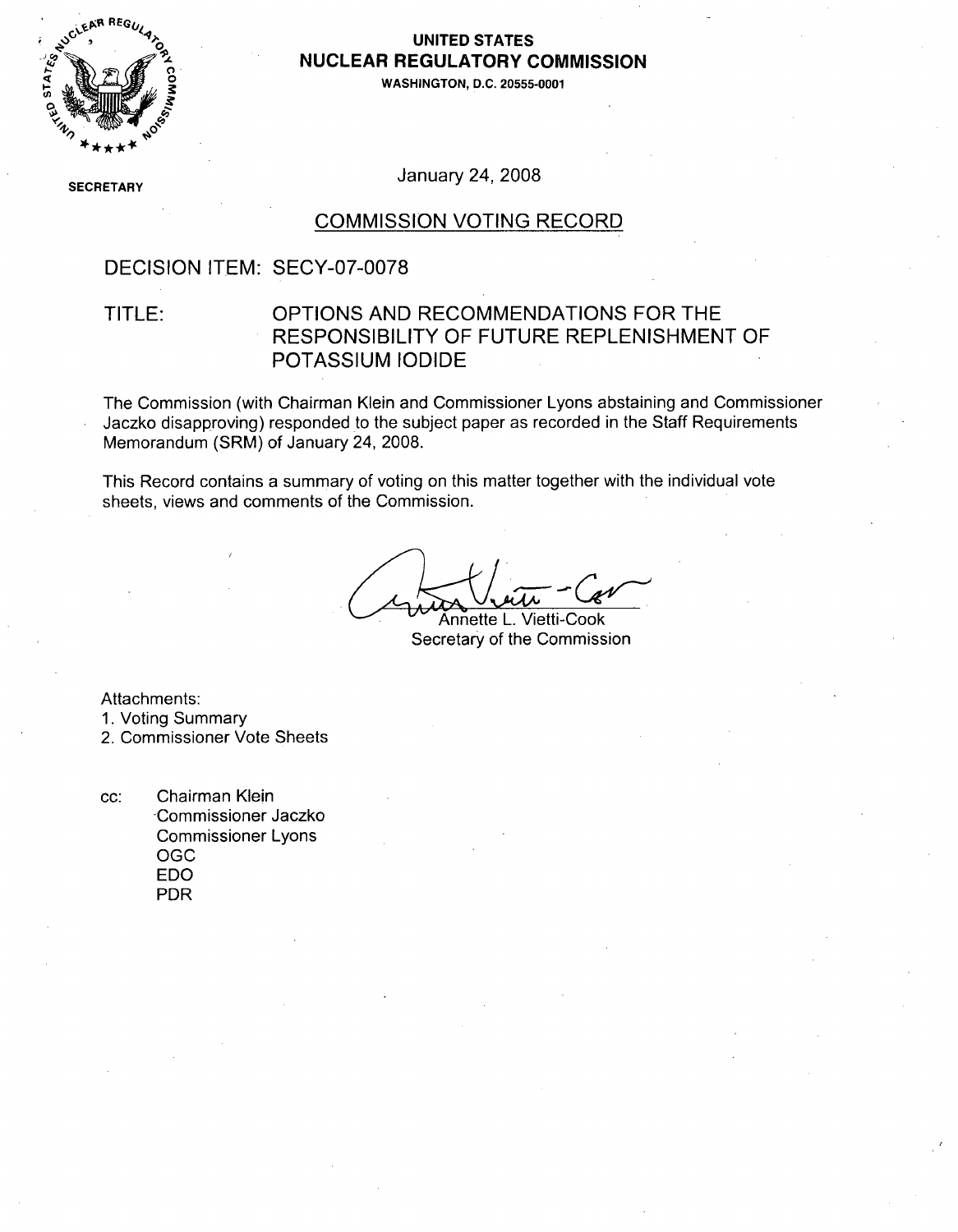# VOTING SUMMARY - SECY-07-0078

# RECORDED VOTES

|              | <b>NOT</b><br>APRVD DISAPRVD ABSTAIN PARTICIP COMMENTS |    | <b>DATE</b> |
|--------------|--------------------------------------------------------|----|-------------|
| CHRM. KLEIN  | X                                                      | X  | 1/17/08     |
| COMR. JACZKO |                                                        | X  | 9/24/07     |
| COMR. LYONS  |                                                        | X. | 1/17/08     |

## COMMENT RESOLUTION

In their vote sheets, Chairman Klein and Commissioner Lyons abstained and Commissioner Jaczko disapproved the staffs recommendation and all Commissioners provided additional comments. Subsequently, the comments of the Commission were incorporated into the guidance to staff as reflected in the SRM issued on January 24, 2008.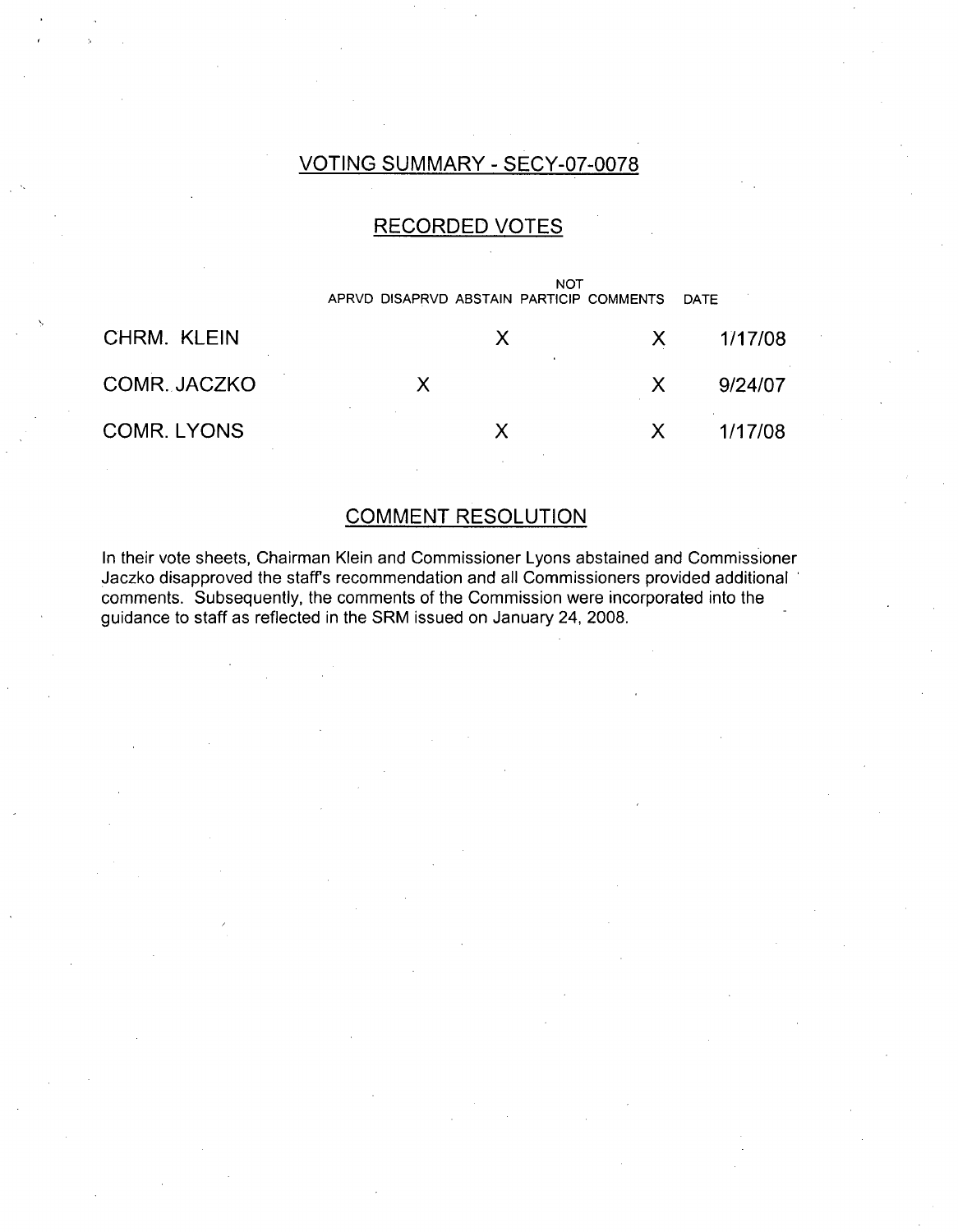# NOTATION VOTE

# RESPONSE SHEET

| TO:                     | <b>Annette Vietti-Cook, Secretary</b>                                                                                             |
|-------------------------|-----------------------------------------------------------------------------------------------------------------------------------|
| <b>FROM:</b>            | <b>CHAIRMAN KLEIN</b>                                                                                                             |
| <b>SUBJECT:</b>         | <b>SECY-07-0078 - OPTIONS AND RECOMMENDATION:</b><br>FOR THE RESPONSIBILITY OF FUTURE<br><b>REPLENISHMENT OF POTASSIUM IODIDE</b> |
|                         | Approved Disapproved Abstain XX                                                                                                   |
| Not Participating _____ |                                                                                                                                   |
| <b>COMMENTS:</b>        | <b>Below</b> Attached XX<br><b>None</b>                                                                                           |

نب ويهره

**SIGNATURE** 

**1/11**/200 DATE

Entered on "STARS" Yes  $\angle$  No \_\_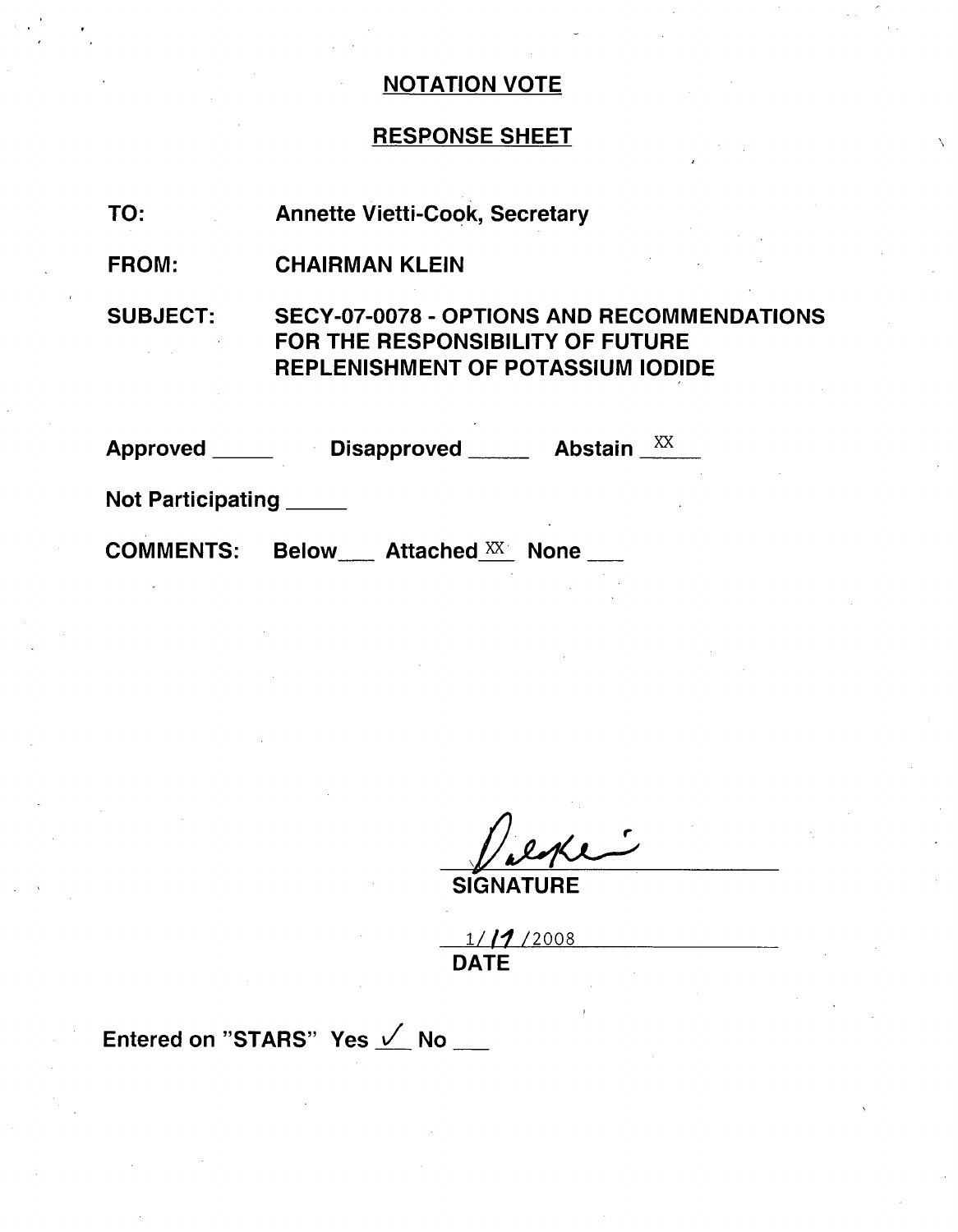#### Chairman Klein's Comments on **SECY-07-0078,** Options and Recommendations for the Responsibility of Future Replenishment of Potassium Iodide

I am abstaining from voting on SECY-07-0078 because I approve the staff's request of January 9, 2008 to withdraw this paper from Commission consideration. In view of the changing scope of the agency's responsibilities regarding potassium iodide, it is prudent for the Commission to take no action at this time on the proposals contained in this paper. The staff should submit revised options and recommendations for future replenishment of potassium iodide after the changes to the NRC's overall responsibilities in this area are better understood.

Dale E. Klein 1/11/2008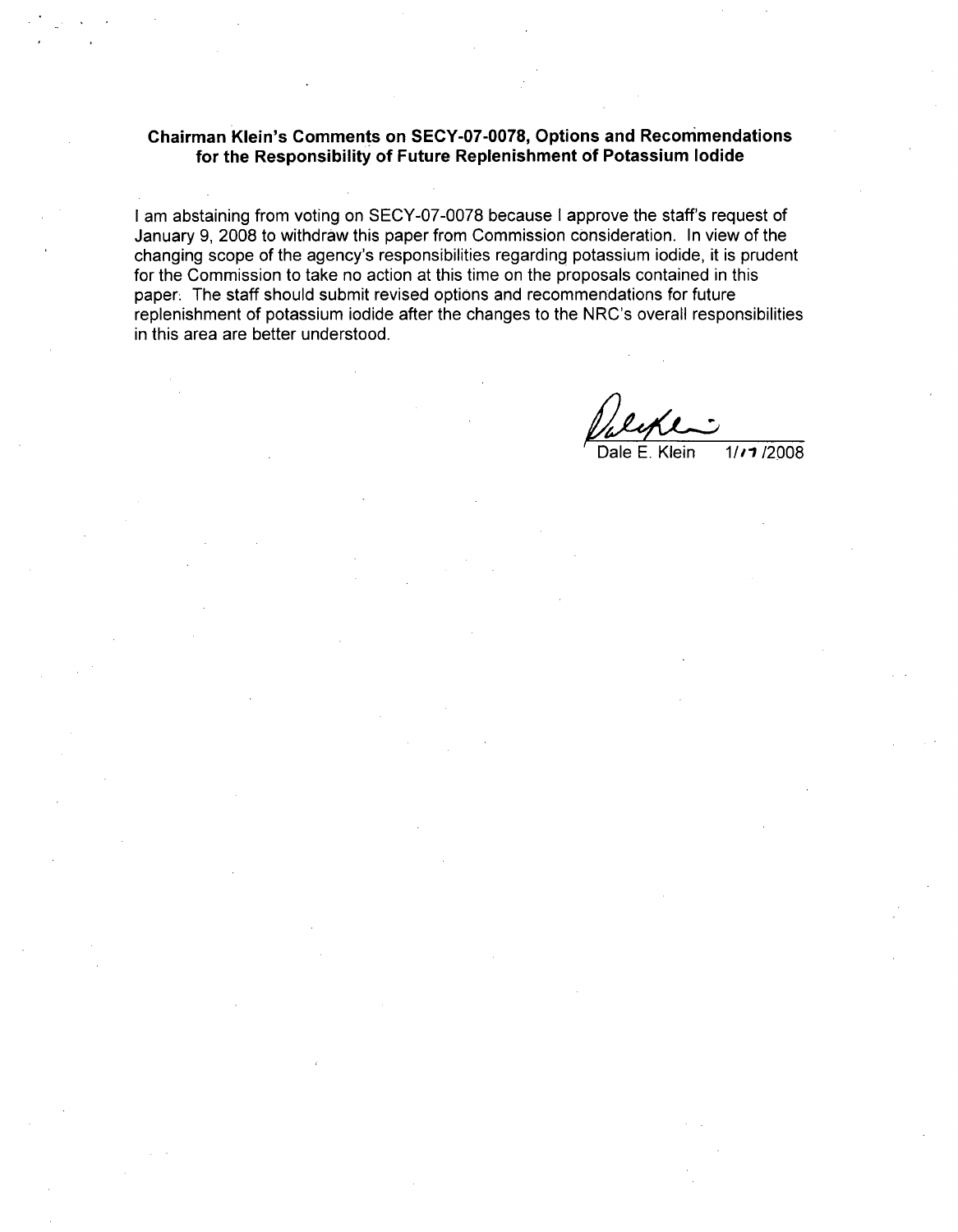# **NOTATION VOTE**

# RESPONSE SHEET

| TO:             | <b>Annette Vietti-Cook, Secretary</b>                                                                                             |
|-----------------|-----------------------------------------------------------------------------------------------------------------------------------|
| FROM:           | <b>COMMISSIONER JACZKO</b>                                                                                                        |
| <b>SUBJECT:</b> | <b>SECY-07-0078 - OPTIONS AND RECOMMENDATION:</b><br>FOR THE RESPONSIBILITY OF FUTURE<br><b>REPLENISHMENT OF POTASSIUM IODIDE</b> |
| <b>Approved</b> | Disapproved X Abstain                                                                                                             |

Not Participating

COMMENTS: Below \_\_ Attached X None \_\_

**//)cý**

SIGNATU**RE** 

**DATE**

Entered on "STARS" Yes  $X$  No  $\overline{\phantom{1}}$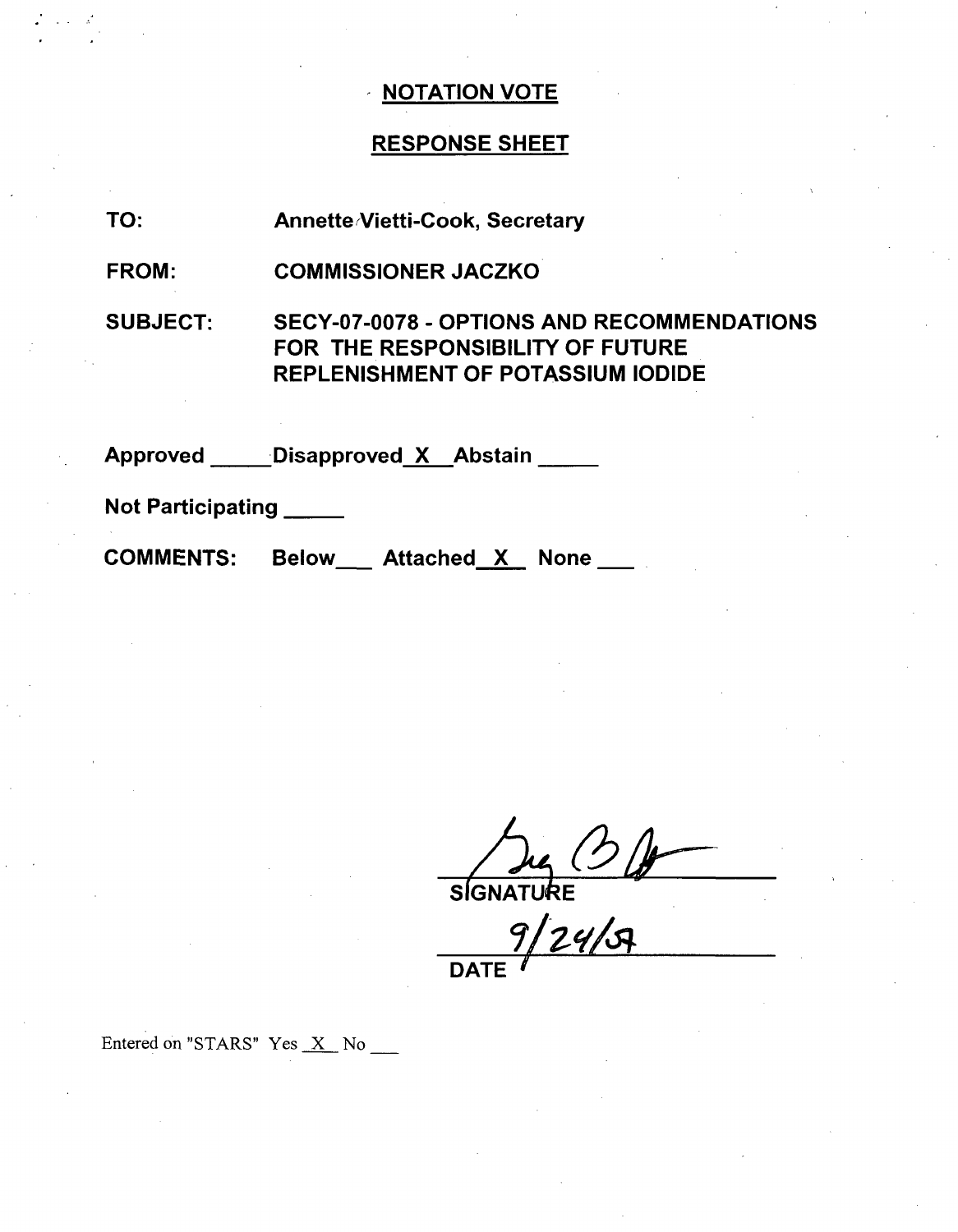#### Commissioner Gregory B. Jaczko's Comments on **SECY-07-0078** Options and Recommendations for the Responsibility of Future Replenishment of Potassium Iodide

I disapprove of the option recommended by the staff to maintain long term responsibility for the potassium iodide program. instead, I approve the third option discussed by the staff which would be to pursue the transfer of this program to the **U.S.** Department of Health and Human Services (HHS).

As the staff notes in the discussion of this option, HHS is the agency in the U.S. government tasked with maintaining an emergency stockpile of pharmaceuticals. They manage distribution and administration programs for drugs that may be necessary in a number of national incidents. Because it is directly in line with the agency's health mission, it would be more efficient for HHS to manage the KI program.

The NRC has gone on record with concern about the direction HHS has been given to pursue KI distribution beyond the 10-mile emergency planning zones. There is a belief that taking this step could undermine public confidence in the emergency preparedness structure in place around nuclear power plants for little benefit because recent science indicates KI is of marginal value. I understand these concerns and agree recent studies of Chernobyl indicate focusing on ingestion pathways is the most effective way to decrease the risk of thyroid cancer.

I do not agree, however, that providing States with the option of requesting KI for additional communities will undermine public confidence. This prophylaxis remains one voluntary, discretionary, and low-cost element of emergency preparedness plans that when all the pieces are combined, offer a reasonable assurance of adequate safety in the event of an incident at a nuclear power plant.

Gregory B. Jaczko